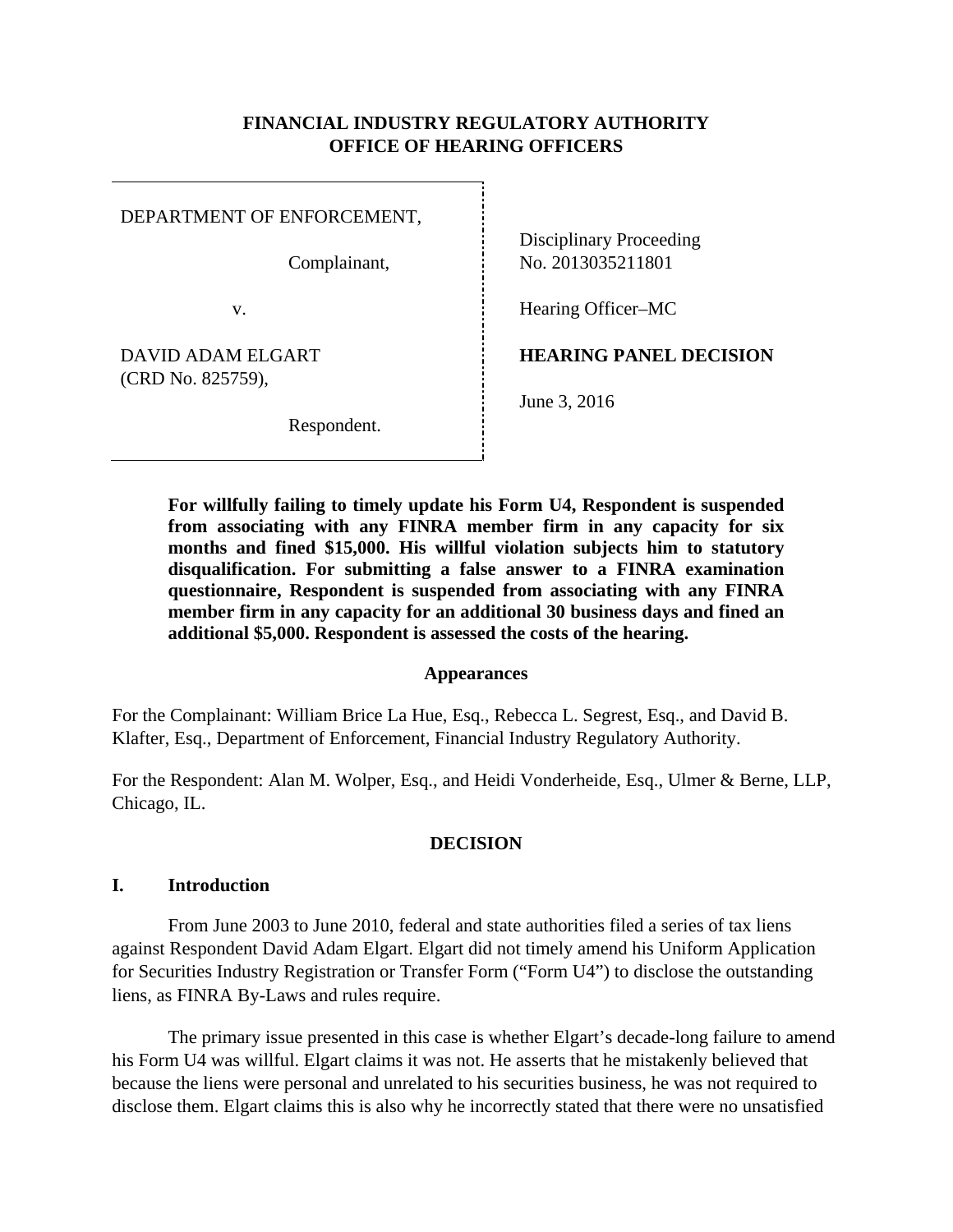liens filed against him when he responded to a FINRA staff questionnaire preceding a routine examination of his firm.

The Complaint's first cause of action alleges that Elgart learned about each of the liens close to the time they were filed, "or at least by January 2013."<sup>1</sup> It charges that Elgart's Form U4 was amended 13 times between July 2003 and December 2013, without disclosure of the liens.<sup>2</sup>

The NASD and FINRA By-Laws provide that a person must keep the information on his Form U4 current by filing amendments within 30 days of learning of changes of reportable circumstances. The Complaint's first cause of action charges that Elgart failed to amend his Form U4 in violation of Article V, Section 2(c) of the By-Laws. In addition, the Complaint alleges that his failure violated NASD IM-1000-1, FINRA Rule 1122, NASD Rule 2110, and FINRA Rule  $2010$ .<sup>3</sup>

The Department of Enforcement alleges that Elgart's failure to disclose was willful and the information about the tax liens was material.<sup>4</sup> Finding that Elgart acted willfully and that the information omitted was material would subject him to statutory disqualification from the securities industry, "potentially a more severe sanction than a monetary penalty or temporary suspension."<sup>5</sup> FINRA's By-Laws provide that a person subject to statutory disqualification cannot be associated with any FINRA member firm unless the firm obtains permission from  $FINRA.<sup>6</sup>$ 

The Complaint's second cause of action alleges that Elgart falsely answered a questionnaire FINRA sent in connection with a routine examination of his firm. In it, Elgart

 $\overline{a}$ 

4 Compl. ¶¶ 17-18.

<sup>&</sup>lt;sup>1</sup> Complaint ("Compl.") ¶ 9.

 $2^2$  Compl.  $\P\P$  10-11.

 $3$  Compl.  $\P$  17-20. FINRA Rule 1122 became effective on August 17, 2009, superseding NASD IM-1000-1 without substantive change, although with some modifications not at issue here. FINRA Regulatory Notice 09-33, 2009 FINRA LEXIS 96, at \*3 (June 2009). FINRA Rule 2010 became effective on December 15, 2008, superseding NASD Rule 2110, with no material change. FINRA Regulatory Notice 08-57, 2008 FINRA LEXIS 50, at \*32 (Oct. 2008). Thus, NASD Rule 2110 applies to Elgart's conduct prior to December 15, 2008, and FINRA Rule 2010 applies to Elgart's conduct after that date; NASD IM-1000-1 applies to Elgart's conduct prior to August 17, 2009, and FINRA Rule 1122 applies to Elgart's afterwards. *See* Rule Conversion Chart: NASD to FINRA, http://www.finra.org/ruleconversionchart/.

<sup>5</sup> *Mathis v. SEC*, 671 F.3d 210 at 215-16, 220 (2d Cir. 2012). *See also Michael Earl McCune*, Exchange Act Release No. 77375, 2016 SEC LEXIS 1026, at \*14 (Mar. 15, 2016) ( "A person is subject to a statutory disqualification under Section  $3(a)(39)$  of the Exchange Act if, among other things, 'such person ... has willfully made ... in any application for membership or participation in, or to become associated with a member of, a self-regulatory organization , … any statement which was at the time, and in light of the circumstances under which it was made, false or misleading with respect to any material fact, or has omitted to state in any such … report … any material fact which is required to be stated therein.'").

 $6$  FINRA By-Laws, Article III, Sections 3(b) & (d).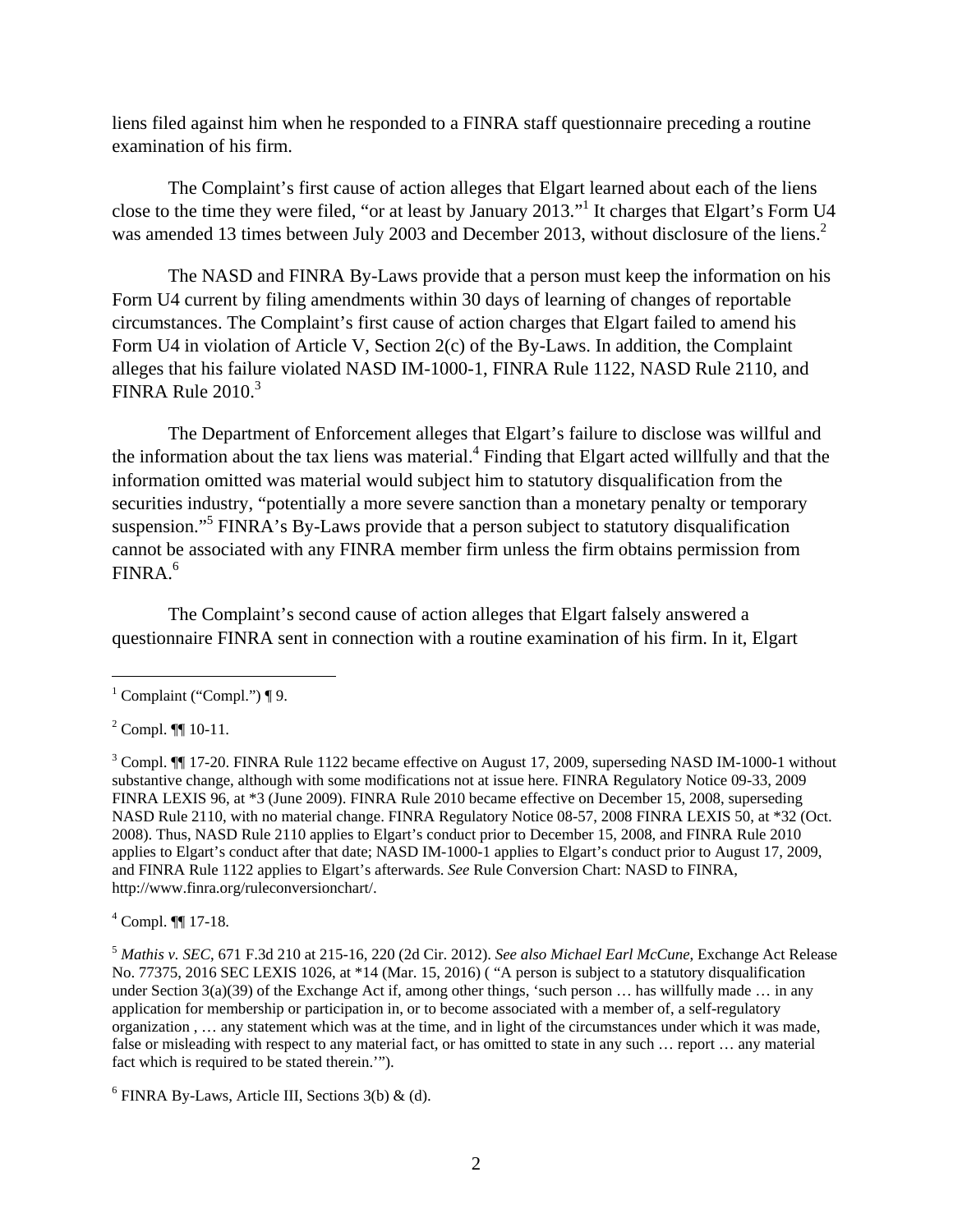denied he had pending unsatisfied liens.<sup>7</sup> Enforcement alleges that by giving this false answer, Elgart acted in bad faith, misled FINRA, and violated the high standards of commercial honor and just and equitable principles of trade required of him by FINRA Rule  $2010$ .<sup>8</sup>

In his Answer, Elgart denies the allegations.<sup>9</sup>

## **II. Facts**

### **A. Respondent and Jurisdiction**

Elgart has more than 40 years of experience in the securities industry.<sup>10</sup> He first registered with FINRA as a general securities representative and as a municipal securities principal in January 1976.<sup>11</sup>

Since 1998 Elgart has been president and chief compliance officer of Sequoia Investments, Inc., a small firm in which he purchased a majority interest in  $2001$ .<sup>12</sup> Elgart is subject to  $FINRA$ 's jurisdiction.<sup>13</sup>

### **B. The Liens**

In sum, over a seven-year period, federal and state tax authorities filed six liens against Elgart, totaling  $$407,931.78$ , listed chronologically below:<sup>14</sup>

- 1. June 10, 2003: federal tax lien for \$150,843.50; unsatisfied.
- 2. December 12, 2005: State of Georgia tax lien for \$6,962.92; unsatisfied.
- 3. January 11, 2007: federal tax lien for \$19,175.80; released on February 7, 2007.
- 4. November 3, 2008: federal tax lien for \$130,137.74; unsatisfied.
- 5. April 6, 2009: State of Georgia tax lien for \$27,236.57; unsatisfied.

 $\overline{a}$ 

 $13$  Ans.  $\P$  6.

 $14$  Stips. ¶ 9.

 $7$  Compl.  $\P$  22-25.

<sup>8</sup> Compl. ¶¶ 27-28.

 $^{9}$  Answer ("Ans.") ¶ 18, 25.

<sup>&</sup>lt;sup>10</sup> Hearing Transcript ("Tr.") 48.

<sup>&</sup>lt;sup>11</sup> Stipulations of Fact ("Stips.")  $\P$  2.

<sup>&</sup>lt;sup>12</sup> Stips.  $\P$  7; Tr. 48-50. In addition to Elgart, Sequoia's employees include a salesman, a trader, and an outside FINOP. The firm's principal business is selling municipal bonds to high net worth individuals. Tr. 66-67.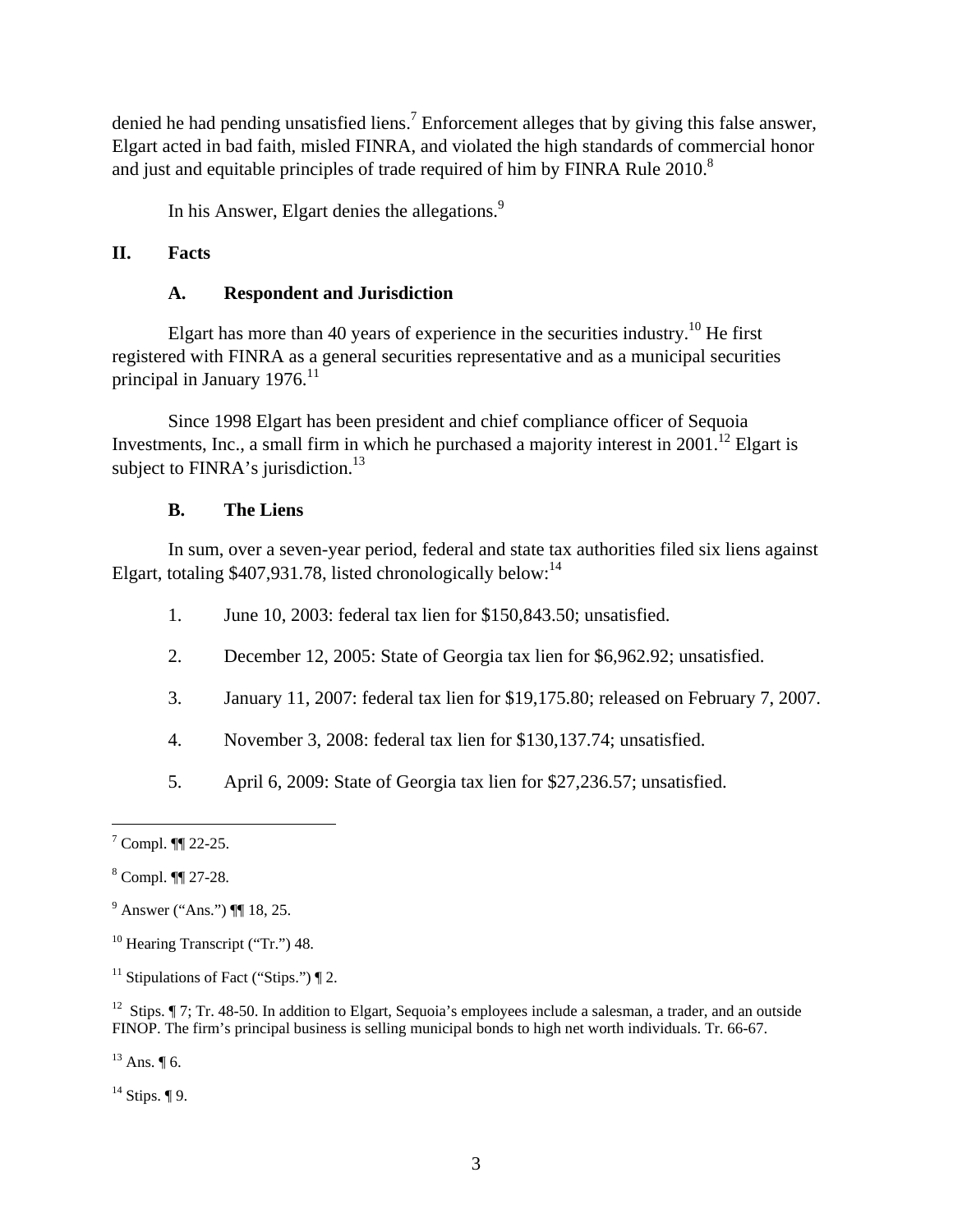6. June 2, 2010: federal tax lien for \$73,575.25; unsatisfied.

The five liens that remain unsatisfied are the subject of this case.

Elgart testified that authorities filed the liens because of a dispute over the tax implications of his 2001 purchase of Sequoia.<sup>15</sup> He testified that he gave the notice of the first lien to his wife and an accountant to handle, and that he received notice of each lien at approximately the time it was issued.<sup>16</sup>

At the end of 2012, Elgart retained an attorney to assist him in dealing with the Internal Revenue Service and the liens. He claims that he did not know how many liens existed until the first meeting with the attorney on January 1, 2013.17 Elgart did not amend his Form U4 to disclose the liens until December 23,  $2013.<sup>18</sup>$ 

#### **C. The Form U4 Amendments**

One of Elgart's responsibilities at Sequoia was to ensure that employees updated their Form U4 filings as needed to keep the information on file current and accurate.<sup>19</sup> In the decade following the filing of the first lien in July 2003, Elgart amended his Form U4 13 times without disclosing the liens.<sup>20</sup> The first amendment was on November 23, 2004; the last was on October  $10, 2013.<sup>21</sup>$ 

Although he was Sequoia's chief compliance officer, Elgart testified that from the start he delegated responsibilities for "handling basically all of the paperwork for the firm from a compliance perspective, registration perspective" to Sequoia's financial and operations principal ("FINOP").<sup>22</sup> Elgart testified that when his Form U4 needed to be updated, he called and instructed the FINOP to do it.<sup>23</sup> However, Elgart's signature, entered electronically, appears twice on each amendment, first as the "Signature of Applicant" giving his personal "Acknowledgment and Consent," and second as the "Signature of Appropriate Signatory" on

 $\overline{a}$ 

<sup>17</sup> Tr. 91-92.

 $18$  Stips.  $\P$  14.

 $19$  Stips. ¶ 8.

 $20$  Stips.  $\P\P$  11-12.

 $21$  Tr. 36; CX-2.

 $23$  Tr. 69.

 $15$  Tr. 104-05. According to Elgart, the issue was whether funds would be subject to income tax or considered return of capital.

 $^{16}$  Tr. 51-53.

 $22$  Tr. 49-50, 69-70.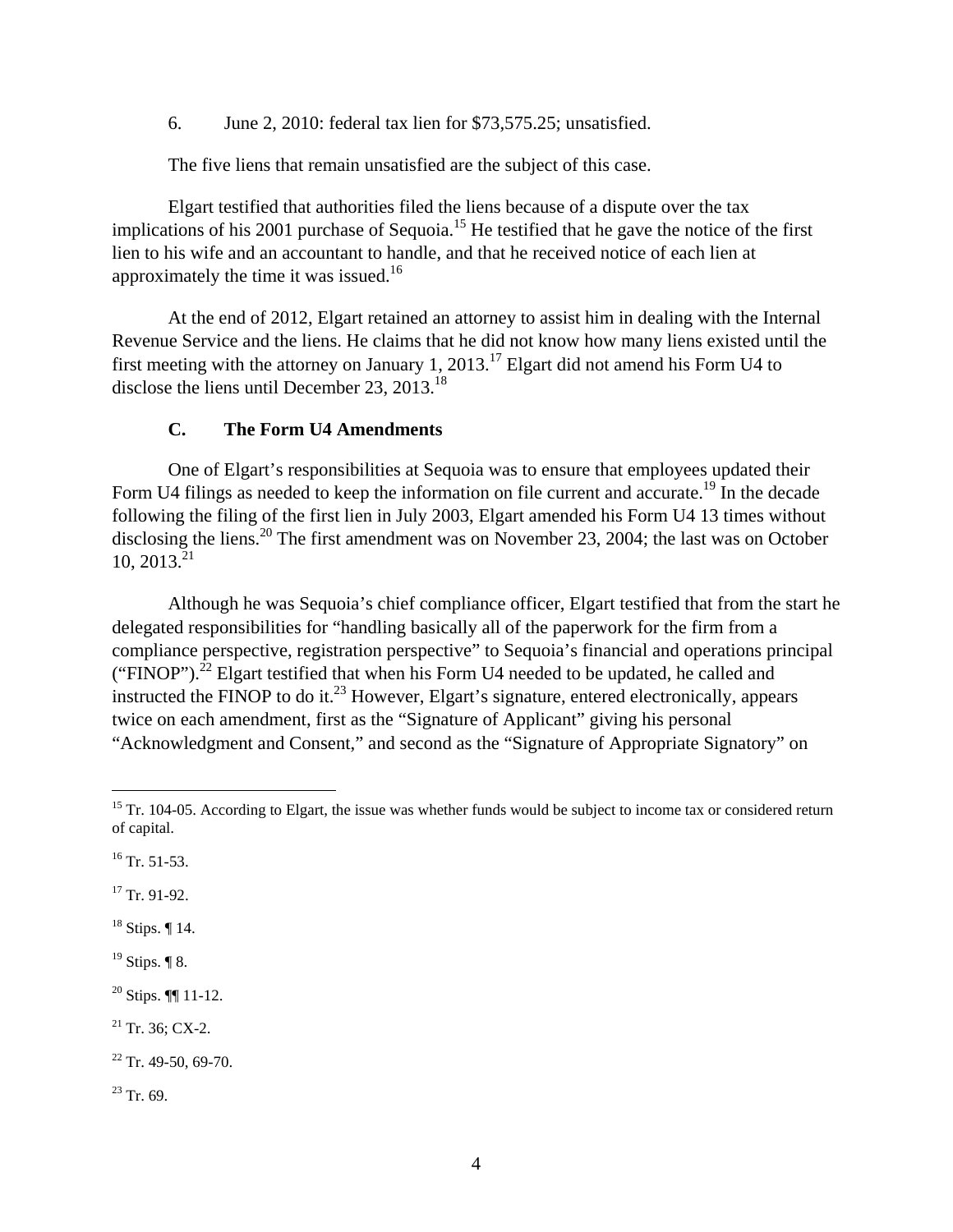behalf of Sequoia.<sup>24</sup> When asked how his electronic signature was placed on the forms, Elgart testified that he assumes the FINOP "either had me log in and type my name in or he did it." If the FINOP entered his signature, Elgart conceded, it was with his specific authorization.<sup>25</sup>

## **D. The FINRA Examination**

In late 2013, FINRA staff conducted a routine examination of Sequoia.<sup>26</sup> In November, in advance of the examination, FINRA staff sent Elgart a Personal Activity Questionnaire ("PAQ"). Elgart returned the completed form on November 25, 2013. He answered "No" to the PAQ question: "Do you have any unsatisfied judgments or liens against you? If so, provide details as to each."<sup>27</sup> At the bottom of the questionnaire, he signed an attestation that the information provided was "accurate and truthful."28

In preparation for the examination, FINRA staff ran a Lexis-Nexis record search to obtain reports on Sequoia's registered representatives. The report on Elgart showed tax liens filed against him.<sup>29</sup> On December 19, 2013, the staff called Elgart and asked him if the report was accurate.<sup>30</sup> A staff member who participated in the conversation testified that Elgart gave the impression "that he was aware of the possibility" there were liens against him.<sup>31</sup>

Following the phone conversation, FINRA staff sent Elgart an email listing the liens it found in the record search and a link to FINRA guidance about Form U4 disclosure requirements. The staff asked Elgart to ascertain whether the liens needed to be reported, and if so, to amend his Form U4, update the PAQ to reflect the liens, and send a copy of the amended Form U4 and PAQ to the staff. If he determined that he did not need to report the liens, the staff asked him to send a written explanation of how he made that determination.<sup>32</sup>

On December 23, 2013, Elgart amended his Form U4 and disclosed the liens.<sup>33</sup> On January 27, 2014, the staff sent another email to Elgart, with a blank PAQ attached, and asked

 $\overline{a}$ 

 $26$  Tr. 20-21.

 $27$  JX-2, at 4.

 $28$  JX-2, at 4.

 $29$  Tr. 21-23; CX-3.

- $30$  Tr. 24-25.
- $31$  Tr. 46-47.
- $32$  CX-11.

33 Tr. 26-28; JX-3.

<sup>&</sup>lt;sup>24</sup> CX-2, at 10, 24, 39, 56-57, 74, 90, 108, 125, 142, 159, 175-76, 192-93, 209-10. References to exhibits introduced by Enforcement are designated "CX-\_\_." References to exhibits introduced by Elgart are designated "RX-\_\_\_." References to joint exhibits are designated "JX-\_\_."

 $25$  Tr. 94.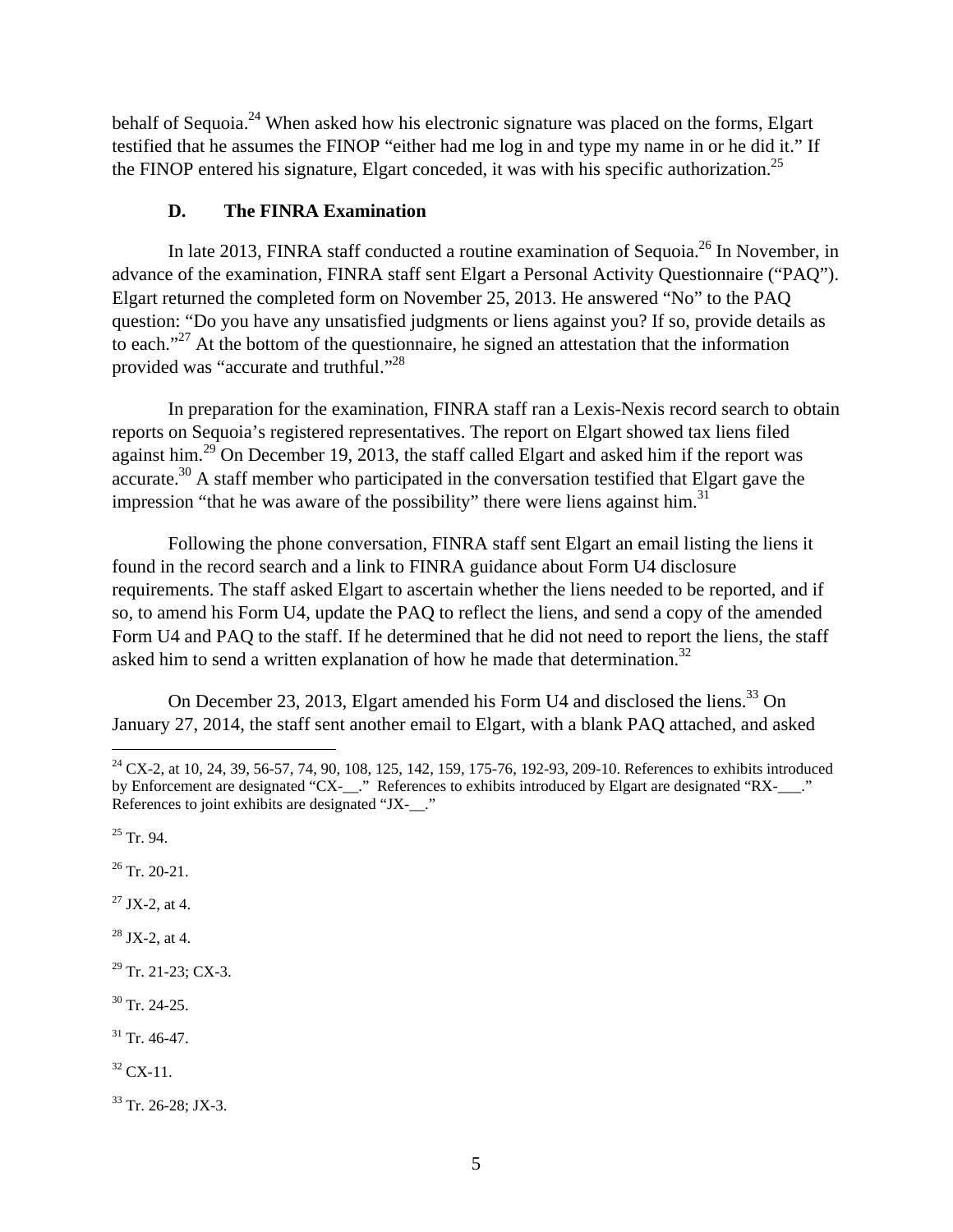him to complete it to incorporate the information about the liens. The staff did not receive an updated PAQ from Elgart.<sup>34</sup>

In February 2014, the staff asked Elgart to explain why he had not disclosed the liens as required.35 In a letter dated March 7, 2014, Elgart explained that he had delegated responsibility for filing Sequoia's taxes to his wife and accountants, and "because of this division of responsibilities," he was "simply not aware" of the need to update his Form U4 to report the liens. Elgart claimed that his failure to do so was inadvertent, "a mistake," and not intended to "obfuscate." He explained that he operates Sequoia "alone with only a modicum of assistance," and also that he had for the previous four years experienced health problems. Finally, he implied that since the liens were not against Sequoia, they did not directly affect the firm and its clients; therefore, he thought he did not need to report them.<sup>36</sup>

#### **III. Discussion**

#### **A. The Form U4 Disclosures: Overview**

Article V, Section 2(a) of the By-Laws requires anyone applying for registration to agree to comply with federal securities laws and other applicable rules and regulations. Article V, Section 2(c) requires registered persons to keep their applications for registration current by filing amendments within 30 days of learning of a circumstance requiring amendment.

NASD IM-1000-1, "Filing of Misleading Information as to Membership or Registration," states that filing information that is incomplete, inaccurate, or could tend to mislead, or failing to correct a filing after learning of its inaccuracy, may contravene the just and equitable principles of trade to which members must adhere. FINRA Rule 1122 has the same title as IM-1000-1, and is identical in effect. A violation of NASD IM-1000-1 also violates NASD Rule 2110, and a violation of FINRA Rule 1122 also violates FINRA Rule 2010.<sup>37</sup>

These rules obligate a registered person to provide accurate information to ensure "regulatory organizations, employers, and members of the public … have all material, current information about the securities professional with whom they are dealing."38 The Form U4 General Instructions state that "Filers must answer all questions and submit all requested information." Question No. 14M asks, "Do you have any unsatisfied judgments or liens against you?" The Form U4 directs the person filing to "provide details" if the answer is Yes. The instructions further provide that "[a]n individual is under a continuing obligation to amend and

<sup>&</sup>lt;sup>34</sup> CX-12; Tr. 29.

 $35$  Tr. 37.

 $36$  JX-4.

<sup>37</sup> *McCune*, 2016 SEC LEXIS 1026, at \*12.

<sup>38</sup> *Richard A. Neaton*, Exchange Act Release No. 65598, 2011 SEC LEXIS 3719, at \*17-18 (Oct. 20, 2011).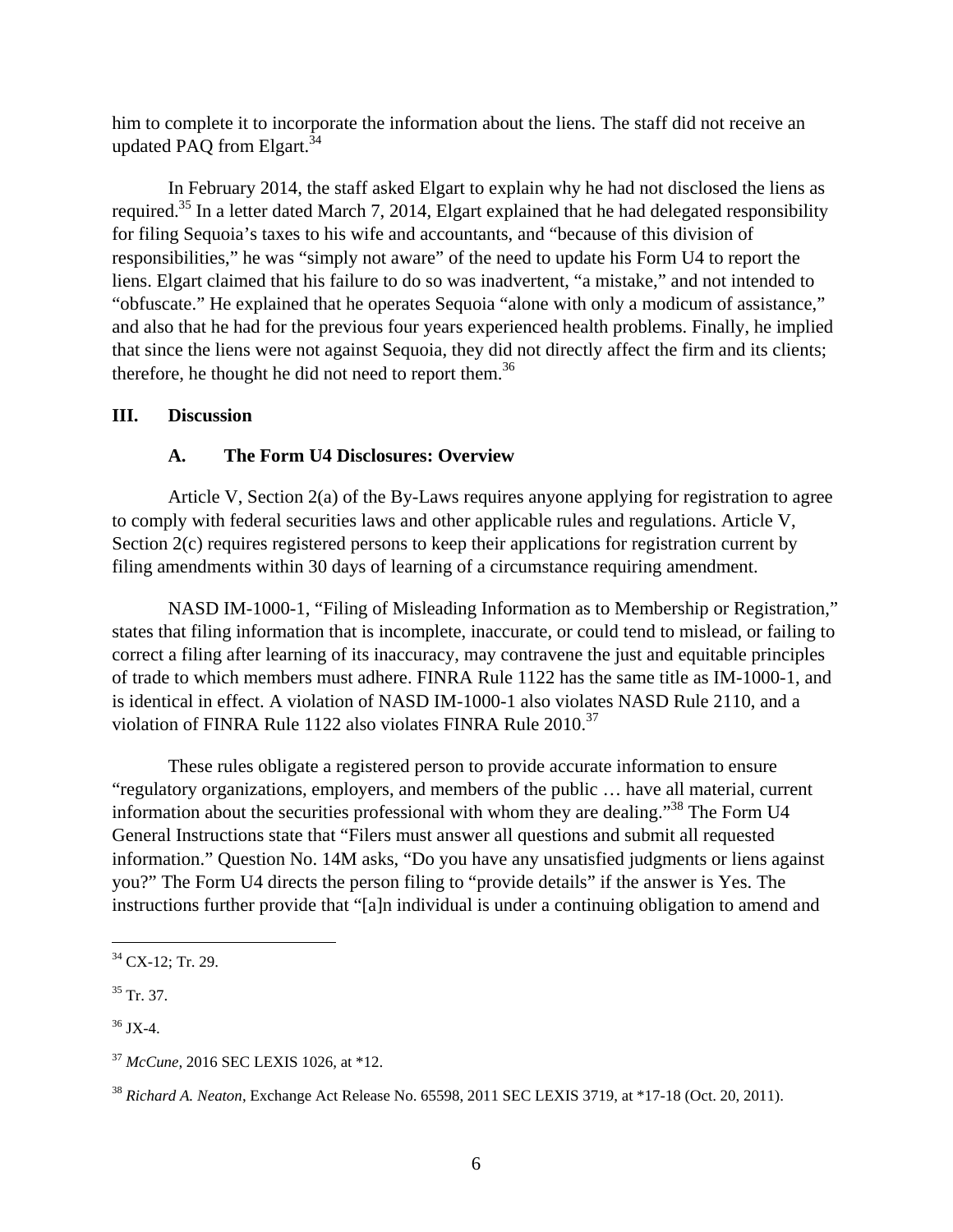update information required by Form U4 as changes occur." It is the responsibility of every person submitting a Form U4 "to ensure that the information provided on the form is true and accurate."<sup>39</sup>

#### **1. Willfulness**

As noted above, the central issue in this case is whether Elgart's failure to disclose the liens was willful. It is unnecessary for Enforcement to show that Elgart knew his actions violated any particular NASD or FINRA rules or other securities laws to prove willfulness.<sup>40</sup> Rather, the evidence must establish that Elgart acted intentionally by "committing the act which constitutes the violation"; that is, he knew what he was doing when he learned of but did not disclose a lien filing, and filed Form U4 amendments without disclosing the liens.<sup>41</sup> A failure to make a required disclosure on Form U4 is willful if the person provides false information "of his own volition," and the untrue Form U4 entry is "neither involuntary nor inadvertent."<sup>42</sup>

#### **a. Elgart's Arguments**

Elgart testified that even though he was president and chief compliance officer of Sequoia, he delegated the responsibility of filing the U4 amendments to Sequoia's FINOP.<sup>43</sup> Although he informed the FINOP of his occasional changes of address and registrations to update his Form U4, he did not tell the FINOP about the liens and did not ask the FINOP to disclose them.<sup>44</sup>

Elgart understands that the purpose of a Form U4 is to collect and record information about a registered person, in contrast to the purpose of a Form BD, which is to collect and record information about a firm.45 However, Elgart claims that he believed the requirement to amend his Form U4 only applied to disclosure of financial information relating to the *firm*, not to his *personal* financial obligations and liabilities.<sup>46</sup> Elgart testified that his attorneys assured him the unsatisfied liens were personal liabilities that could not affect Sequoia or its clients.<sup>47</sup> He testified

 $43$  Tr. 69.

1

<sup>44</sup> Tr. 69-71, 93-94.

 $45$  Tr. 60.

 $46$  Tr. 78, 106.

47 Tr. 78.

<sup>39</sup> *Robert B. Tucker*, Exchange Act Release No. 68210, 2012 SEC LEXIS 3496, at \*30 (Nov. 9, 2012).

<sup>40</sup> *McCune*, 2016 SEC LEXIS 1026, at \*15; *Jason A. Craig*, Exchange Act Release No. 59137, 2008 SEC LEXIS 2844, at \*13 (Dec. 22, 2008).

<sup>41</sup> *McCune*, 2016 SEC LEXIS 1026, at \*15, quoting *Tager v. SEC*, 344 F.2d 5, 8 (2d Cir. 1965), and citing *Wonsover v. SEC*, 205 F.3d 408, 414 (D.C. Cir. 2000); *Hughes v. SEC*, 174 F.2d 969, 977 (D.C. Cir. 1949).

<sup>42</sup> *Joseph S. Amundsen*, Exchange Act Release No. 69406, 2013 SEC LEXIS 1148, at \*38 (Apr. 18, 2013).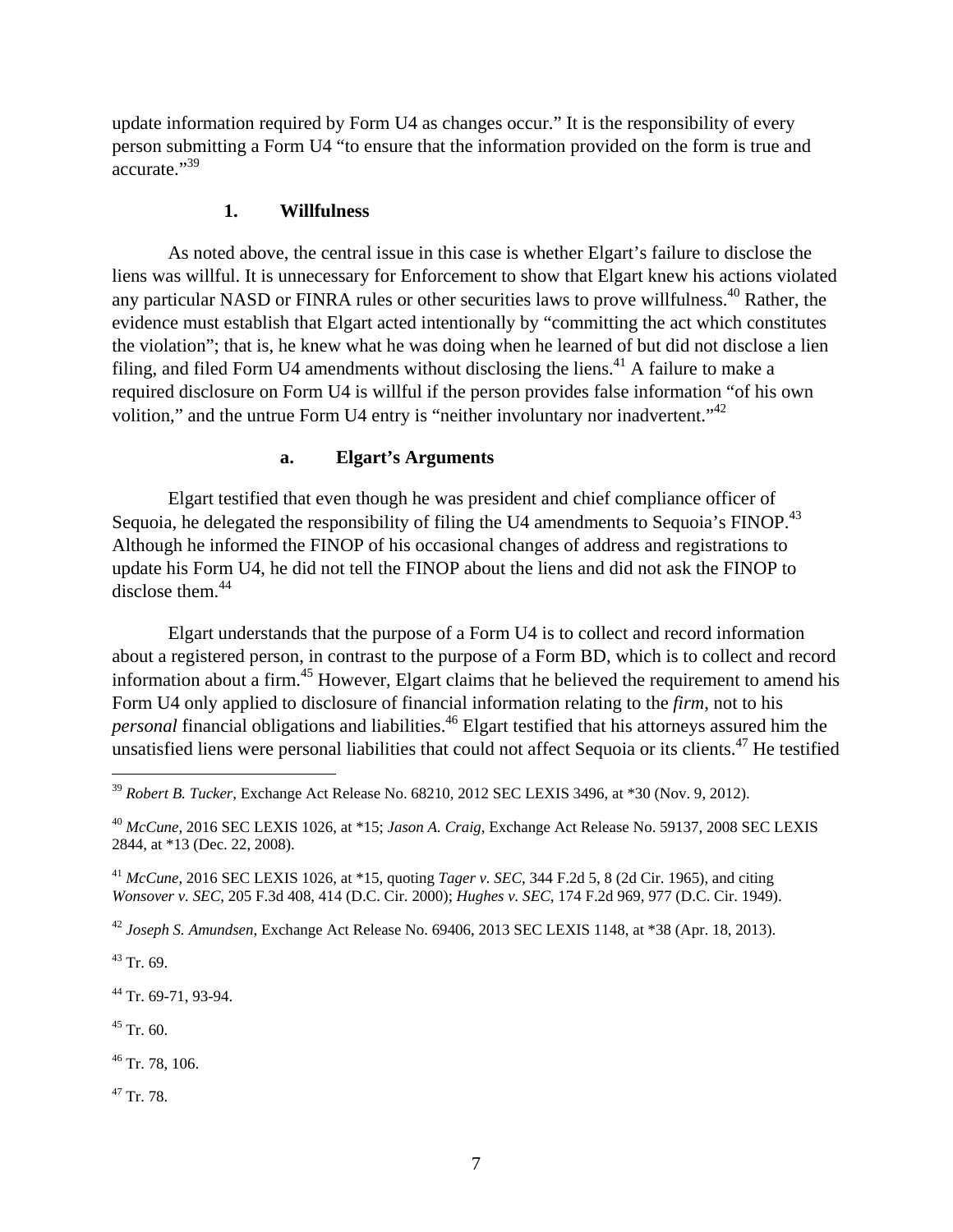that this is why he decided not to disclose the liens.<sup>48</sup> Elgart claims that in late 2013, when he "actually looked at Form U4" and FINRA staff explained question 14M to him during the examination, his understanding of the question changed "dramatically."<sup>49</sup> Before then, he asserts, he was not even aware that the Form U4 contained Question 14M.<sup>50</sup>

## **b. Elgart's Inconsistent Explanations of His Awareness of the Liens**

In his Answer to the Complaint, Elgart flatly denies learning of the liens when they were filed.<sup>51</sup> On other occasions, Elgart gave different, contradictory accounts about when he learned of the liens. His first explanation appeared in the Form U4 amendments he filed on December 23, 2013. There, Elgart explained that on January 1, 2013, his attorney informed him of "liens [he] was not aware of."<sup>52</sup>

Later, shortly before Enforcement filed the Complaint, Elgart represented through his attorney in a letter to FINRA that he "became aware of the liens on or around the time they were filed."53 At the hearing, he testified initially that he received the notice of the first lien, dated May 28, 2003, and turned it over to his wife, and did the same with the four other unsatisfied liens.<sup>54</sup> Then he hedged this admission, and testified that he was "aware of a number of the liens" but unaware of "one or two."55 Elgart testified that in his December 23, 2013 filing he identified January 1, 2013, as the date he first learned of the liens because it "approximated the first or one of the initial meetings" with his attorney.<sup>56</sup> Yet he acknowledged knowing "there were tax problems that started in 2002 actually and 2003," although he "didn't know how many," and "didn't know which dates they occurred on."57 Under questioning, he conceded that, when he amended his Form U4 on December 23, 2013, he "wasn't as precise as [he] should have been."<sup>58</sup>

1

- $51$  Ans.  $\P$  9.
- 52 JX-3, at 17-23.
- $53$  RX-19, at 2.
- $54$  Tr. 38, 51-52.
- 55 Tr. 56.
- 56 Tr. 100.
- 57 Tr. 99-100.

58 Tr. 99-100.

 $48$  Tr. 106-07.

<sup>49</sup> Tr. 73-75.

 $50$  Tr. 108 ("But I wasn't aware that that question was on there.").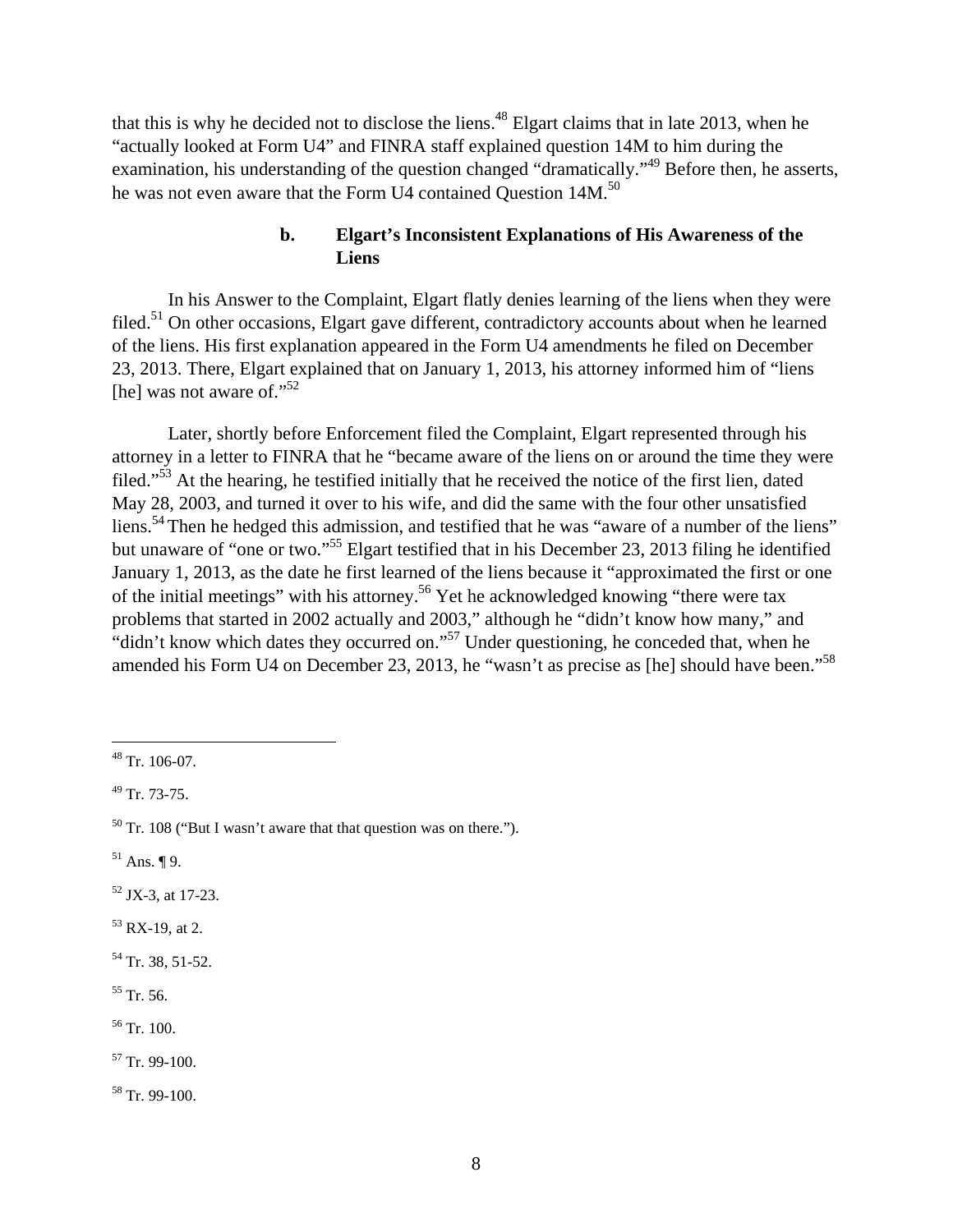The Hearing Panel finds Elgart's inconsistent explanations of when he became aware of the liens to be evidence of his lack of credibility.

#### **2. Materiality**

For the purposes of Form U4's reporting requirements, information is material if there is a "substantial likelihood" that its disclosure would cause "a reasonable regulator, employer, or customer" to think the information would significantly alter the "total mix" of other information available. Elgart's liens are material if, for example, disclosing them would provide regulators "with early notice about his financial difficulties and ability to manage his financial obligations"; provide employers with insight into "the outside financial pressures he was facing"; and provide customers with a measure of whether the liens reflect on "his ability to provide … appropriate financial advice."59

FINRA's National Adjudicatory Council ("NAC") has held that "essentially all of the information that is reportable on the Form U4 may be considered material."<sup>60</sup>And, in a case similar to this, the Securities and Exchange Commission ("SEC") held that the existence of five tax liens filed against a registered representative totaling more than \$600,000 was material information.<sup>61</sup> In reaching that conclusion, the SEC took into consideration the "large dollar" amount of the liens, the number of the liens, and the lengthy period of time during which this information was not disclosed."62

Here, Elgart's five outstanding tax liens totaling nearly \$400,000 reflect significant personal financial obligations that would indicate to regulators the presence of economic pressures on him and raise questions about his ability to manage his financial affairs. Such large financial obligations and tax difficulties would clearly be material to customers, who could have concerns about Elgart's judgment and his acumen in managing their investments. For these reasons, the Hearing Panel finds that the existence of Elgart's tax liens is material information.

<sup>59</sup> *McCune*, 2016 SEC LEXIS 1026, at \*21-22, and nn.25-26. *See also Mathis*, 671 F.3d at 219-20 (respondent's undisclosed tax liens deemed material); *Tucker*, 2012 SEC LEXIS 3496, at \*32-33 (Respondent's liens, bankruptcies, and judgments were significant because they "raise concerns about whether [respondent] could responsibly manage his own financial affairs, and ultimately cast doubt on his ability to provide trustworthy financial advice and services to investors relying on him to act on their behalf as a securities industry professional … [and] also reflected significant outside financial pressures that could affect his judgment when providing financial services.").

<sup>60</sup> *Dep't of Enforcement v. Toth*, No. E9A2004001901, 2007 NASD Discip. LEXIS 25, at \*34 (NAC July 7, 2007), *aff'd*, Exchange Act Release No. 58074, 2008 SEC LEXIS 1520 (July 1, 2008).

<sup>61</sup> *Mathis*, 671 F.3d at 213, 220.

<sup>62</sup> *Scott Mathis*, Exchange Act Release No. 61120, 2009 SEC LEXIS 4376, at \*29 (Dec. 7, 2009), *aff'd*, *Mathis*, 671 F.3d 210.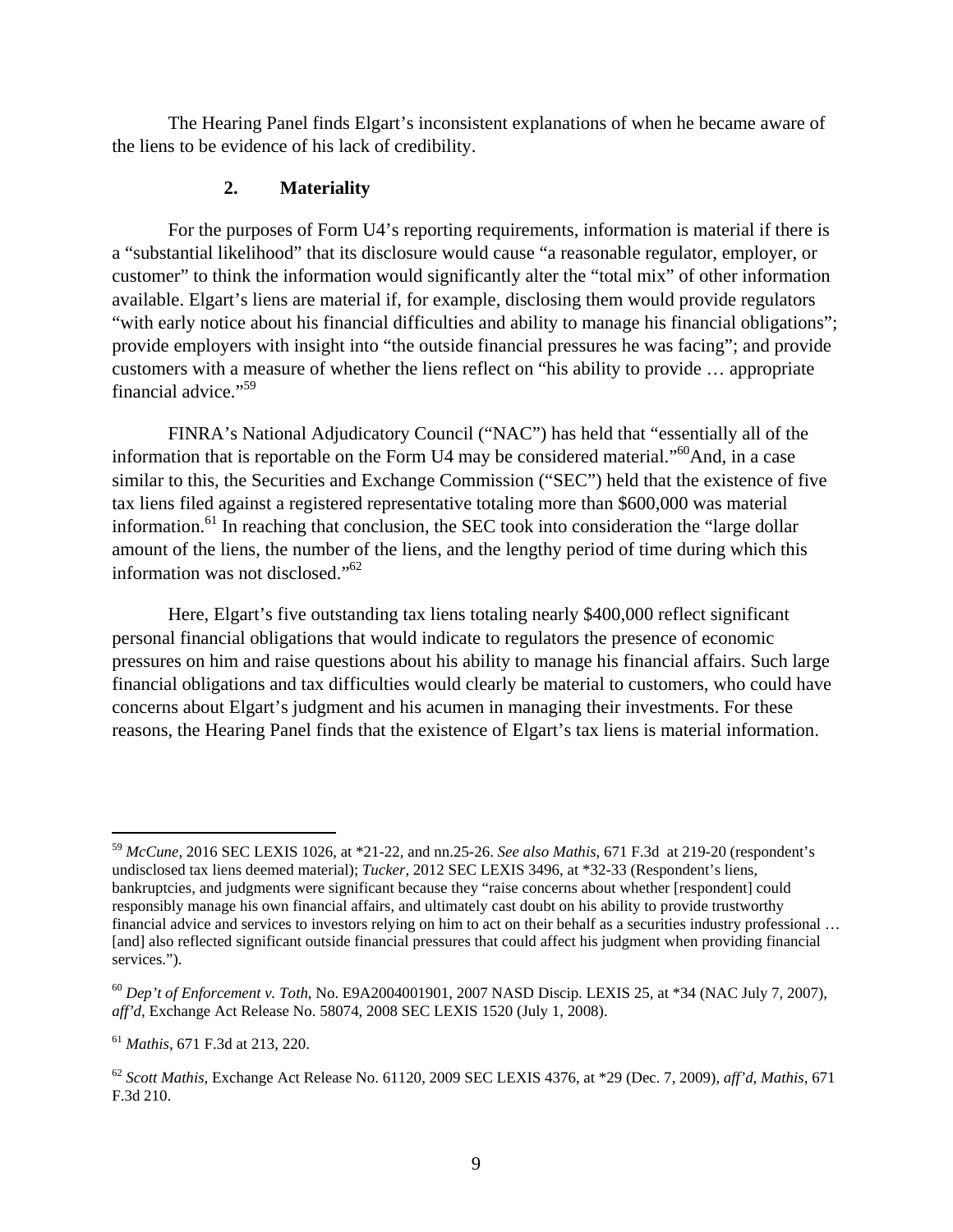#### **3. Conclusions**

Elgart's assertion—that he did not act willfully because he was unaware he was required to report—is unconvincing. As explained in a recent FINRA Hearing Panel decision, a respondent's "claim that he did not know that he needed to report [a] bankruptcy is not a valid defense. A registered representative is presumed to know and abide by FINRA Rules."63 This statement is consistent with recent and long-standing decisions issued by the NAC and the SEC. The NAC recently held, in a decision upheld by the SEC, that a representative's claim that he did not understand the importance of FINRA's Form U4 disclosure requirements was "no defense" to a charge of willful failure to disclose.<sup>64</sup> Rather, a registered representative is responsible "to ensure that his Form U4 is accurate."<sup>65</sup> In reviewing a willful violation, the SEC observed that "securities industry professionals … have a responsibility to understand their duties to the investing public and to comply with the applicable rules and regulations which govern their behavior."<sup>66</sup> A claim of not knowing that a fact has to be disclosed fails because "ignorance of the  $\ldots$  rules is no excuse for their violation."<sup>67</sup>

Elgart claims that although he understood he must disclose "bankruptcies, financial conflicts created by receipt of compensation, certain business affiliations and/or relationships, and almost any kind of regulatory action," he "was simply unaware" he had to report his personal liens.<sup>68</sup> Citing a leading case, he argues that his omissions were the equivalent of "an inadvertent filing of an inaccurate form," and do not support a finding that he "**falsely and intentionally denied** having 'any unsatisfied judgments or liens."<sup>69</sup>

However, in the case Elgart cites, the SEC found the respondent acted willfully in part because there was "substantial evidence to support the SEC's finding that [the respondent] received the IRS notices ... and was aware of the tax liens when he filed his ... Forms U4."<sup>70</sup> Here, Elgart's own testimony provides substantial evidence that he received the notices of the liens and turned them over to his wife and accountant, and was therefore aware of them when

<sup>63</sup> *Dep't of Enforcement v. Ottimo*, No. 2009017440201, 2015 FINRA Discip. LEXIS 42, at \*40 (OHO July 10, 2015), *appeal docketed* (NAC July 31, 2015).

<sup>64</sup> *Dep't of Enforcement v. McCune*, No. 2011027993301, 2015 FINRA Discip. LEXIS 22, at \*21 (NAC July 27, 2015), *aff'd*, *McCune*, 2016 SEC LEXIS 1026.

<sup>65</sup> *Dep't of Enforcement v. Zayed*, No. 2006003834901, 2010 FINRA Discip. LEXIS 13, at \*21, n.18 (NAC Aug. 19, 2010).

<sup>66</sup> *Christopher LaPorte*, Exchange Act Release No. 39171, 1997 SEC LEXIS 2058, at \*8, n.2 (Sept. 30, 1997).

<sup>67</sup> *Craig*, 2008 SEC LEXIS 2844 at \*16, quoting *Richard J. Lanigan*, 52 S.E.C. 375, 378 n.13 (1995), citing *David A. Gingras*, 50 S.E.C. 1286, 1291 n.12 (1992); *Kirk A. Knapp*, 51 S.E.C. 115, 129 (1992).

<sup>68</sup> Respondent's Pre-Hearing Brief ("Br."), at 7.

<sup>69</sup> *Id.* at 9, quoting *Mathis v. SEC*, 671 F.3d at 218 (2d Cir. 2012) (emphasis added by Elgart).

<sup>70</sup> *Mathis*, 671 F.3d at 218.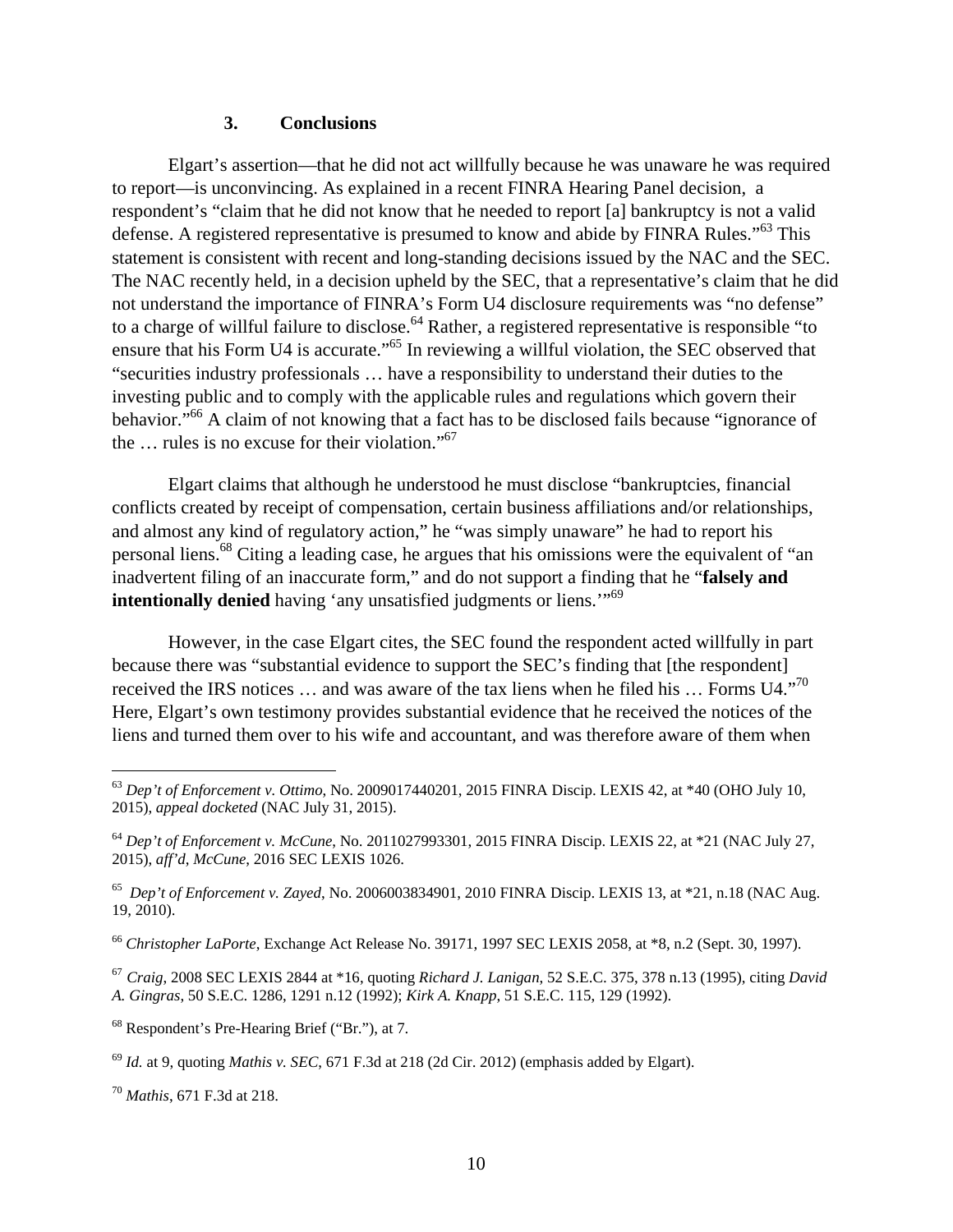they were filed. Furthermore, he testified that he made a conscious determination that he was not required to report them. Contemplating whether he had to disclose the liens, then deciding that he need not because they were filed against him personally, suffices to establish that Elgart acted willfully. Furthermore, Question 14M's plain, unambiguous wording makes unreasonable Elgart's claim that he did not understand he was required to disclose the liens. Because Elgart "knew what he was doing when he did not timely amend the forms to disclose" the liens he knew had been filed, when he answered "No" to Question 14M in the 13 amendments, Elgart acted willfully.<sup>71</sup> Finally, based upon Elgart's demeanor at the hearing, and the evidence presented, the Panel finds his claimed ignorance of Question 14M is not credible; even if it were, it is not a defense.

For these reasons, the Panel concludes that Elgart willfully violated Article V, Section 2(c) of NASD's and FINRA's By-Laws, NASD IM-1000-1, and FINRA Rule 1122 by failing to timely amend his Form U4 to disclose the five unsatisfied liens, and by filing 13 misleading amendments to his Form U4 that did not disclose the liens. By doing so, Elgart engaged in conduct inconsistent with the standard of just and equitable principles of trade in violation of NASD Rule 2110 and FINRA Rule 2010.<sup>72</sup>

### **B. Misrepresentation to FINRA**

### **1. FINRA Rule 2010**

FINRA Rule 2010 provides that "A member, in the conduct of its business, shall observe high standards of commercial honor and just and equitable principles of trade." Rule 2010 is recognized as a "catch-all which … preserves power to discipline members for a wide variety of misconduct, including merely unethical behavior," even if not involving a security.<sup>73</sup> It has long been established that conduct that is unethical or that reflects bad faith violates Rule 2010.<sup>74</sup> It is also well established that giving untrue or misleading information to FINRA is "inconsistent with just and equitable principles of trade. $175$ 

<sup>71</sup> *McCune*, 2015 FINRA Discip. LEXIS 22, at \*11 (NAC July 27, 2015), citing *Mathis v. SEC*, 671 F.3d at 216-18.

<sup>72</sup> *Tucker*, 2012 SEC LEXIS 3496, at \*30.

<sup>73</sup> *Heath v. SEC*, 586 F.3d 122, 134 (2d Cir. 2009) (quoting *Colonial Realty Corp. v. Bache & Co.*, 358 F.2d 178, 182 (2d Cir. 1966) *cert. denied*, 385 U.S. 817 (1966).

<sup>74</sup> *Robert E. Kauffman*, 51 S.E.C. 838, 840 n.5 (1993), citing *Robert J. Jautz*, 48 S.E.C. 702, 704 (1987).

<sup>75</sup> *Dep't of Enforcement v. Rogala*, No. C8A030089, 2005 NASD Discip. LEXIS 44, at \*21-22 (NAC Oct. 11, 2005), citing *Brian L. Gibbons*, 52 S.E.C. 791, 795 (1996), *aff'd*, 112 F.3d 516 (9th Cir. 1997); *Kauffman*, 51 S.E.C. at 839-40, *aff'd*, *Kauffman v. SEC*, 40 F.3d 1240 (3d Cir. 1994) (representative violated conduct rule requiring observance of high standards of commercial honor and just and equitable principles of trade, and acted both unethically and in bad faith by falsely stating on Form U4 that he had received an undergraduate college degree).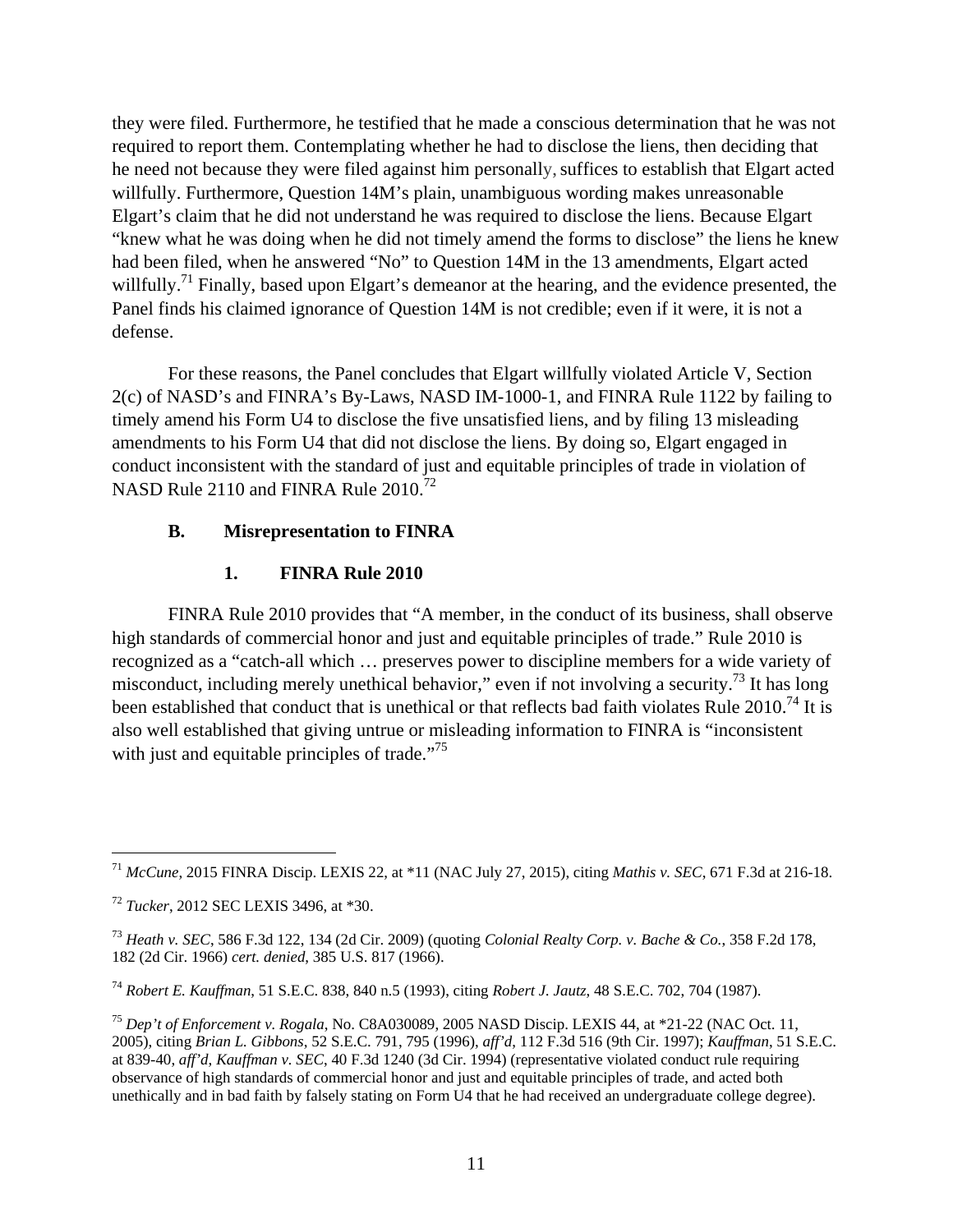## **2. Elgart's Claims**

Elgart claims that "No" was a truthful answer to the PAQ question, "the way I interpreted it,<sup>"76</sup> and that his answer was consistent with his reasoning for not disclosing the liens on his Form U4.<sup>77</sup> At the hearing, Elgart explained that because FINRA asked the question "as a regulator, as it related to what they are regulating," he interpreted the question as asking "how did these things affect Sequoia operations," and therefore he answered it as if it asked whether he "and Sequoia," or he, "as the president of Sequoia," had any liens.<sup>78</sup>

At the hearing, Elgart conceded that his answer was "incorrect."<sup>79</sup> Nonetheless, he argues that his answer did not violate FINRA Rule 2010 because "he intended (and believed he was)" answering truthfully. Therefore, "because he believed his answer to be truthful and accurate, he did not act in bad faith … did not act with the intent to mislead FINRA Staff" and did not violate the ethical mandate of Rule  $2010^{80}$ 

### **3. Conclusions**

The Panel finds Elgart's claims that he "intended" to be truthful in his PAQ answer, and his answer was truthful and accurate, are not credible. Almost identical to the Form U4's Question 14M, the wording of the PAQ question is simple, straightforward, and unambiguous. It does not lend itself to Elgart's claimed misinterpretation.

Elgart answered the PAQ question on November 25, 2013. By Elgart's account, this was almost a year after he met to review his liens with a tax attorney and an accountant.<sup>81</sup> The liens and his argument with the IRS were not insignificant matters in his life; he testified, credibly, that he had found the number of liens and their amounts troubling. $82$ 

Under these circumstances, Elgart's assertion that he honestly believed the PAQ question did not require him to disclose his unsatisfied liens is not believable. Instead, the Panel concludes that Elgart, a seasoned securities professional, fully understood the question, but chose to answer

 $76$  Tr. 80.

1

82 Tr. 103.

 $77$  Tr. 80-81.

 $78$  Tr. 101.

<sup>79</sup> Tr. 101-02.

<sup>80</sup> Respondent's Pre-Hearing Br., at 12.

<sup>81</sup> Tr. 92-93.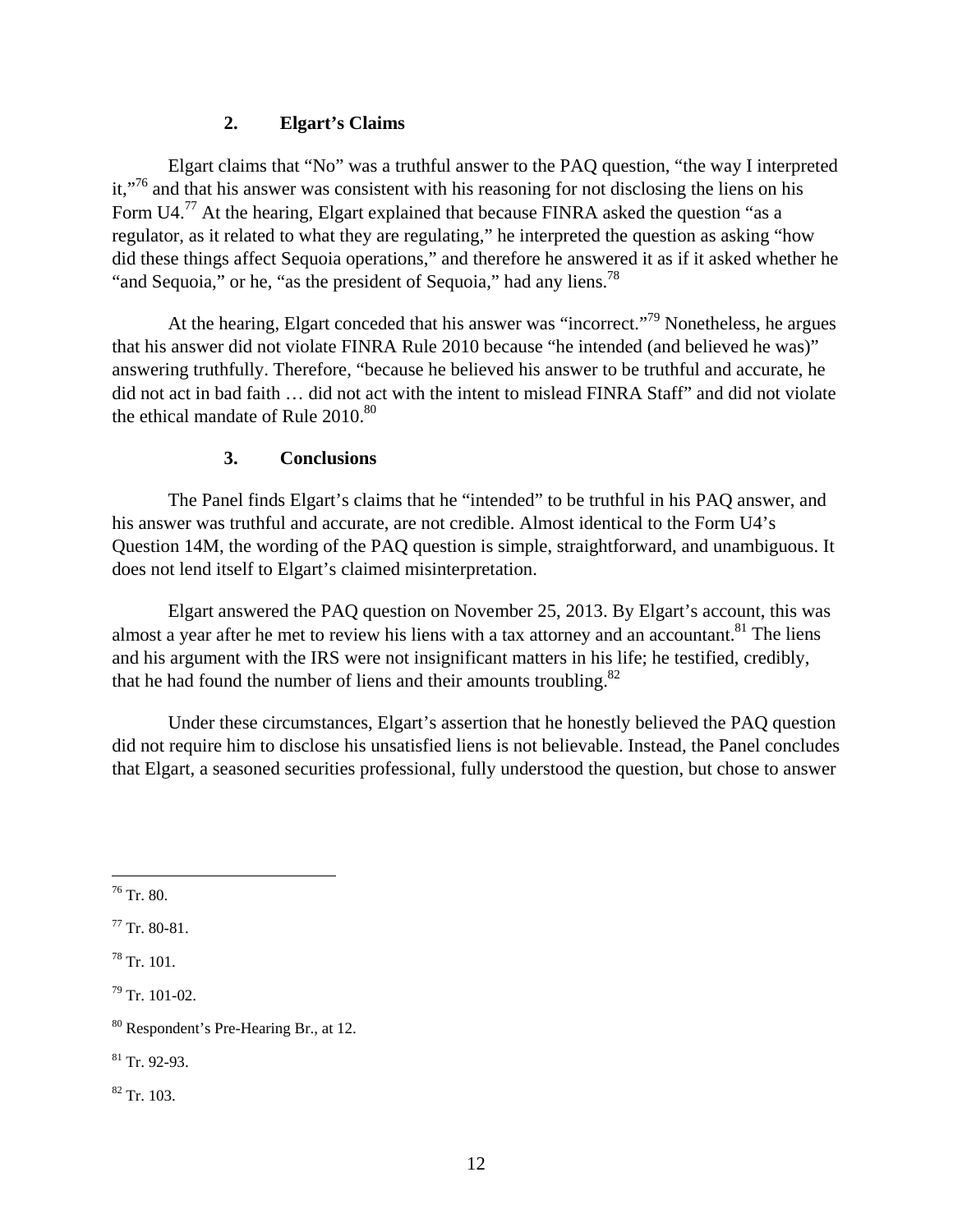it dishonestly to mislead FINRA. By doing so he acted unethically and in bad faith, in violation of NASD Rule 2110 and FINRA Rule 2010.<sup>83</sup>

# **IV. Sanctions**

# **A. Willful Failure to Disclose Liens on Form U4**

FINRA's Sanction Guidelines recommend a fine ranging from \$2,500 to \$73,000 and a suspension in any or all capacities for 5 to 30 business days for filing false, misleading, or inaccurate Form U4 amendments. $84$  For egregious cases, including cases with repeated false, inaccurate, or misleading filings, the Guidelines recommend considering suspension of an individual for up to two years in any or all capacities, or a bar. The relevant principal consideration in determining sanctions is the nature and significance of the information at  $i$ ssue. $85$ 

Enforcement argues that Elgart's failure to disclose is egregious misconduct because of the nature and significance of the undisclosed information, and his multiple willfully misleading filings over an extended period. Enforcement recommends imposing a six-month suspension in all capacities, and a fine of  $$10,000$ .<sup>86</sup>

Elgart describes Enforcement's sanction recommendations as "incredible."87 He discounts Enforcement's emphasis on the significance of the information, arguing that the liens "had no impact on the firm, its solvency, or his customers," and therefore the Panel should not consider their omission from his Form U4 to be significant.<sup>88</sup> Insisting that he did not act willfully but in good faith, Elgart argues that "no sanction, or, at worst, a modest sanction" should be imposed.<sup>89</sup> Elgart stresses he "misunderstood the disclosure question," and made a "simple error, not intentional."90 Elgart also argues that although he failed to report five liens, his alleged misconduct "flows from a single misunderstanding of a single question." For these reasons, Elgart urges the Panel to "batch," or aggregate, the Form U4 reporting violations for the purpose of sanctions, citing the Guideline recommendation to batch multiple violations

<sup>85</sup> *Id.* at 69-70.

<u>.</u>

 $83$  The Panel recognizes that to violate NASD Rule 2110 or FINRA Rule 2010, the "most that is required is a finding of bad faith or unethical conduct," not both. *Kauffman*, 51 S.E.C. at 840 n.5. Here, however, the evidence supports a finding that Elgart's conduct was both unethical and in bad faith.

<sup>84</sup> FINRA Sanction Guidelines at 69 (2015), available at http://www.finra.org/industry/sanction-guidelines.

<sup>86</sup> Enforcement's Pre-Hearing Br., at 19-20.

<sup>87</sup> Respondent's Response to Enforcement's Pre-Hearing Br., at 3.

<sup>88</sup> Respondent's Pre-Hearing Br., at 16.

<sup>89</sup> Respondent's Pre-Hearing Br., at 16-17; Respondent's Response to Enforcement's Pre-Hearing Br., at 4.

 $90$  Respondent's Response to Enforcement's Pre-Hearing Br., at 2.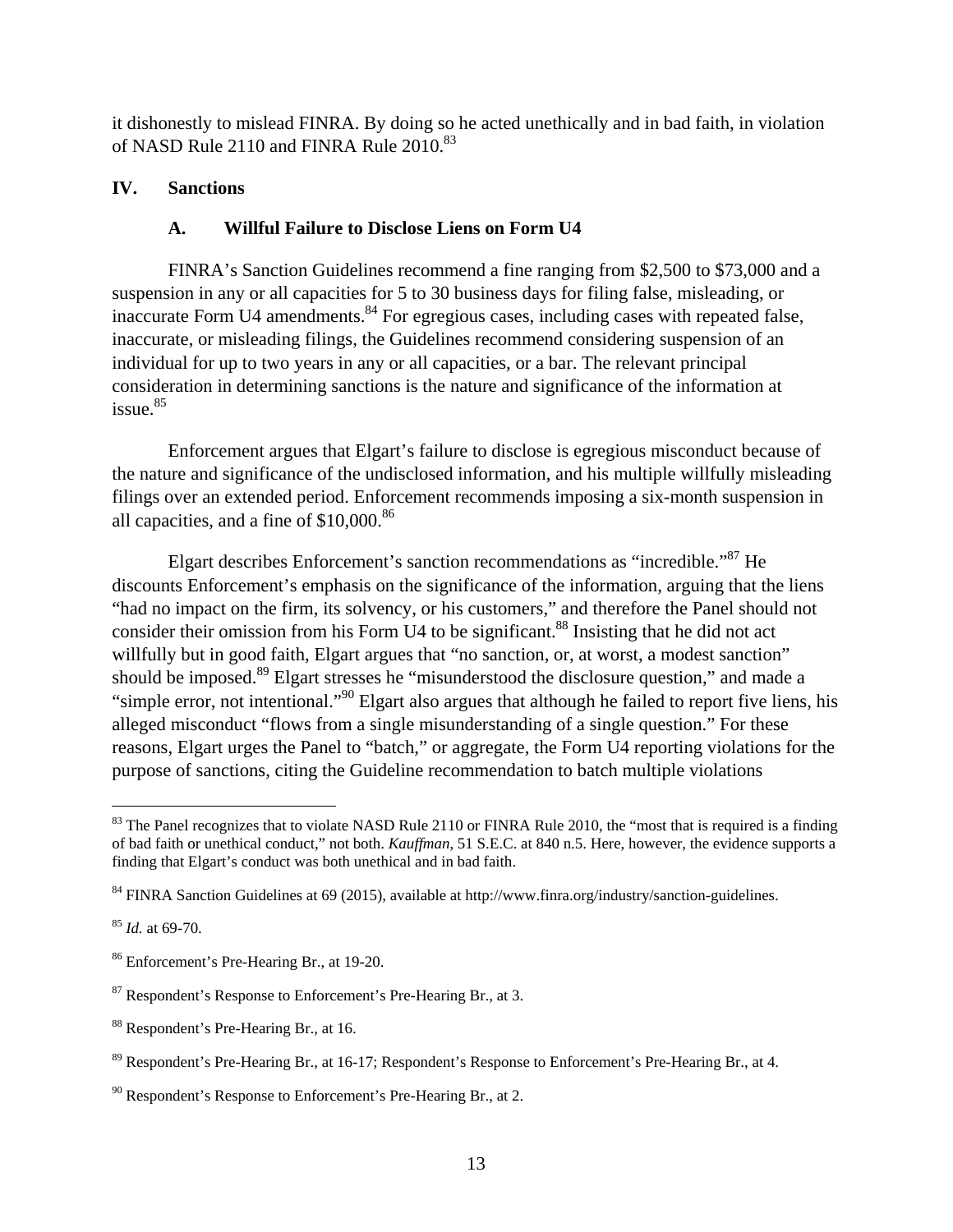committed unintentionally or negligently, with no injury to public investors, stemming from a single problem that has been corrected.<sup>91</sup>

The Panel has carefully considered Elgart's arguments and reviewed the Principal Considerations he cites in support. We find that the arguments are supported by neither the Principal Considerations nor the facts.

Elgart cites Principal Consideration No. 1, relevant disciplinary history, for the proposition that his lack of disciplinary history, particularly any previous sanctions for disclosure violations, is evidence he is unlikely to repeat the conduct at issue.<sup>92</sup> However, as explained in General Principle No. 2, relevant disciplinary history is properly considered for the purpose of fashioning more severe sanctions for recidivists; absence of a disciplinary history is not mitigating.<sup>93</sup>

Elgart argues that Principal Consideration No. 2, acceptance of responsibility and acknowledgement of misconduct prior to a regulator's intervention, "weighs very heavily against the imposition of any sanction" because he "immediately accepted responsibility for his error."<sup>94</sup> The Panel disagrees. By his own admission, he had reviewed all of the liens with counsel by January 1, 2013; based on the evidence, he had long known the number and substantial monetary size of the liens. Yet he answered FINRA's PAQ dishonestly on November 25, 2013. When Enforcement staff called him on December 19, 2013, and asked him if the Lexis Nexis report showing his liens was accurate, he prevaricated, indicating that there might be some liens. Thus, he did not immediately acknowledge his misconduct and accept responsibility.

Contrary to Elgart's argument that "this case involves a single isolated error,"<sup>95</sup> his misconduct extended over a decade and involved 13 misleading amendments to his Form U4. The Panel agrees with Enforcement that Elgart's course of conduct constitutes a pattern involving numerous acts, extending over a lengthy period. These are aggravating factors recognized by Principal Considerations No. 8 and No. 9. Further, the Panel concludes that Elgart's untruthful answer to the PAQ question reflected an attempt to mislead FINRA by concealing his failure to disclose the liens, an aggravating factor identified in Principal Consideration No. 10.96

At the hearing, Elgart claimed that he substantially assisted FINRA in its investigation. The Panel accepts his uncontroverted testimony that he authorized his attorney and accountant to

<sup>91</sup> *Id.* at 3-4; Tr. 127-28.

 $92$  Respondent's Pre-Hearing Br., at 14.

 $93$  Guidelines at 6, n.1

<sup>&</sup>lt;sup>94</sup> Respondent's Pre-Hearing Br., at 14.

<sup>95</sup> *Id.*

<sup>&</sup>lt;sup>96</sup> Guidelines at 6.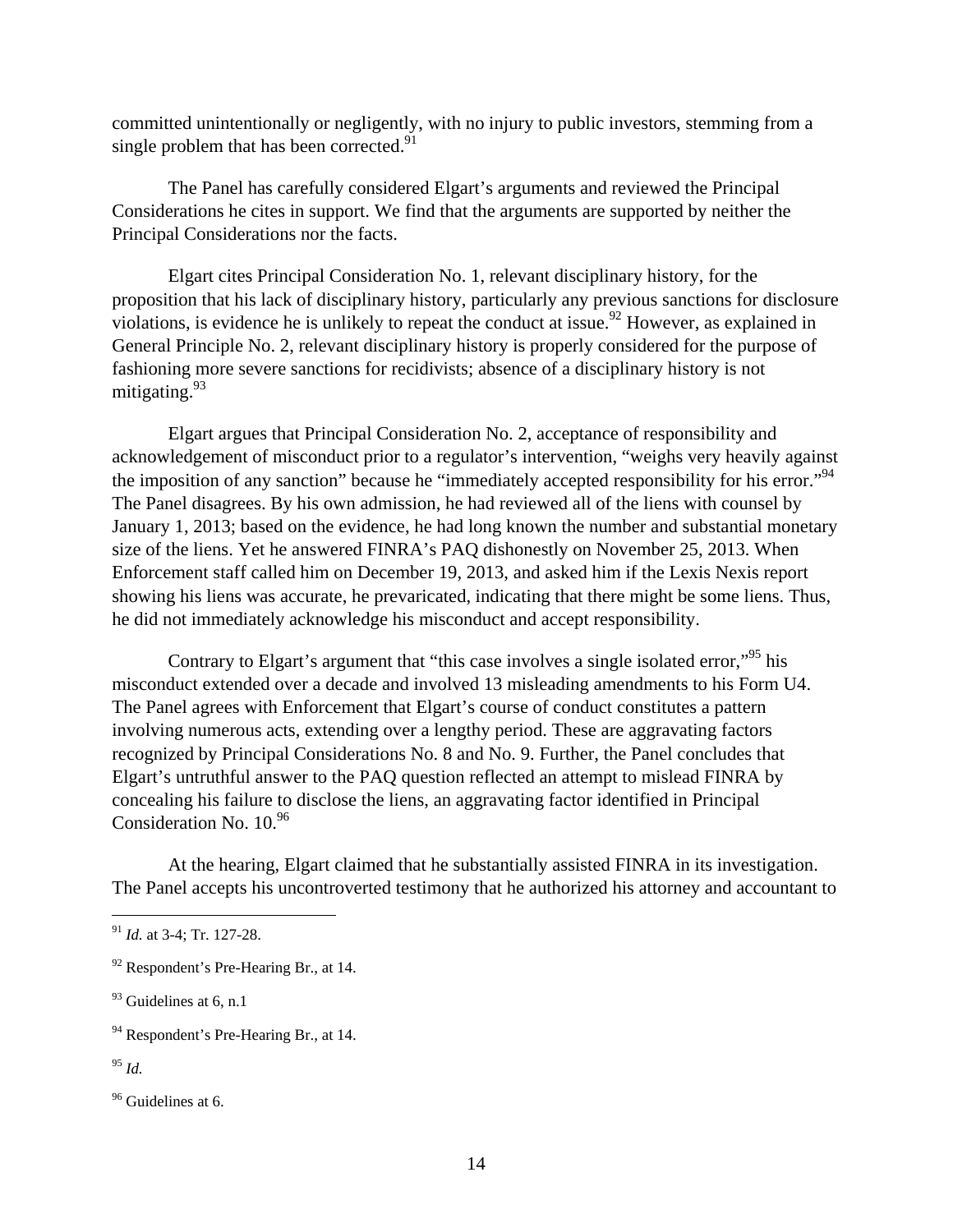turn over information about the liens to FINRA. However, any mitigating impact of this cooperation is diminished by its timing; it did not occur until after he had submitted the false answer to the PAQ question in November 2013, and after FINRA staff informed him on December 19, 2013, that it had discovered the liens.

Finally, Elgart unduly minimizes the nature and significance of the liens and his failure to disclose them. For the same reasons the Panel finds the information about the liens to be material—because their implications concerning Elgart's financial situation would make knowledge of them important to regulators and to customers—their number and size are significant for determining sanctions, despite Elgart's claim that they had "no impact" on Sequoia or its customers.

For these reasons, the Panel finds it consistent with the seriousness of Elgart's misconduct, and appropriately remedial, to suspend him for six months in all capacities, and to impose a fine of \$15,000, for willfuly failing to timely amend his Form U4, and for filing incomplete and misleading amendments, in violation of Article V, Section 2(c) of NASD's and FINRA's By-Laws, NASD IM-1000-1, NASD Rule 2110, and FINRA Rules 1122 and 2010.

#### **B. Providing False Information to FINRA**

No guideline specifically addresses a sanction for providing untruthful information in response to a FINRA questionnaire not issued pursuant to FINRA Rule 8210. Enforcement refers to the guideline for forgery or falsification of records, in violation of FINRA Rule 2010, which recommends a fine between \$5,000 and \$146,000, and a suspension or a bar. In cases where mitigating factors exist, the guideline recommends consideration of a suspension for up to two years. In egregious cases, it recommends considering a bar. The guideline contains two relevant Principal Considerations for determining sanctions for falsifying documents: (1) the nature of the document falsified; and (2) whether respondent had a good faith, but mistaken, belief of express or implied authority.<sup>97</sup>

Enforcement recommends imposing a suspension in all capacities for an additional 30 days and a fine of \$5,000 for this violation.<sup>98</sup> Elgart, insisting that he did not violate Rule 2010, argues that no sanction should be imposed.<sup>99</sup>

FINRA routinely uses PAQs to gather information prior to conducting an examination.<sup>100</sup> The Panel has found that Elgart intentionally answered falsely to avoid disclosing that he failed to amend his Form U4. Like the Form U4's Question 14M, the PAQ question is clear and

1

<sup>&</sup>lt;sup>97</sup> Guidelines at 37.

<sup>98</sup> Enforcement's Pre-Hearing Br., at 21-22.

<sup>99</sup> Respondent's Pre-Hearing Br., at 16-17.

<sup>&</sup>lt;sup>100</sup> Enforcement's Pre-Hearing Br., at 21.